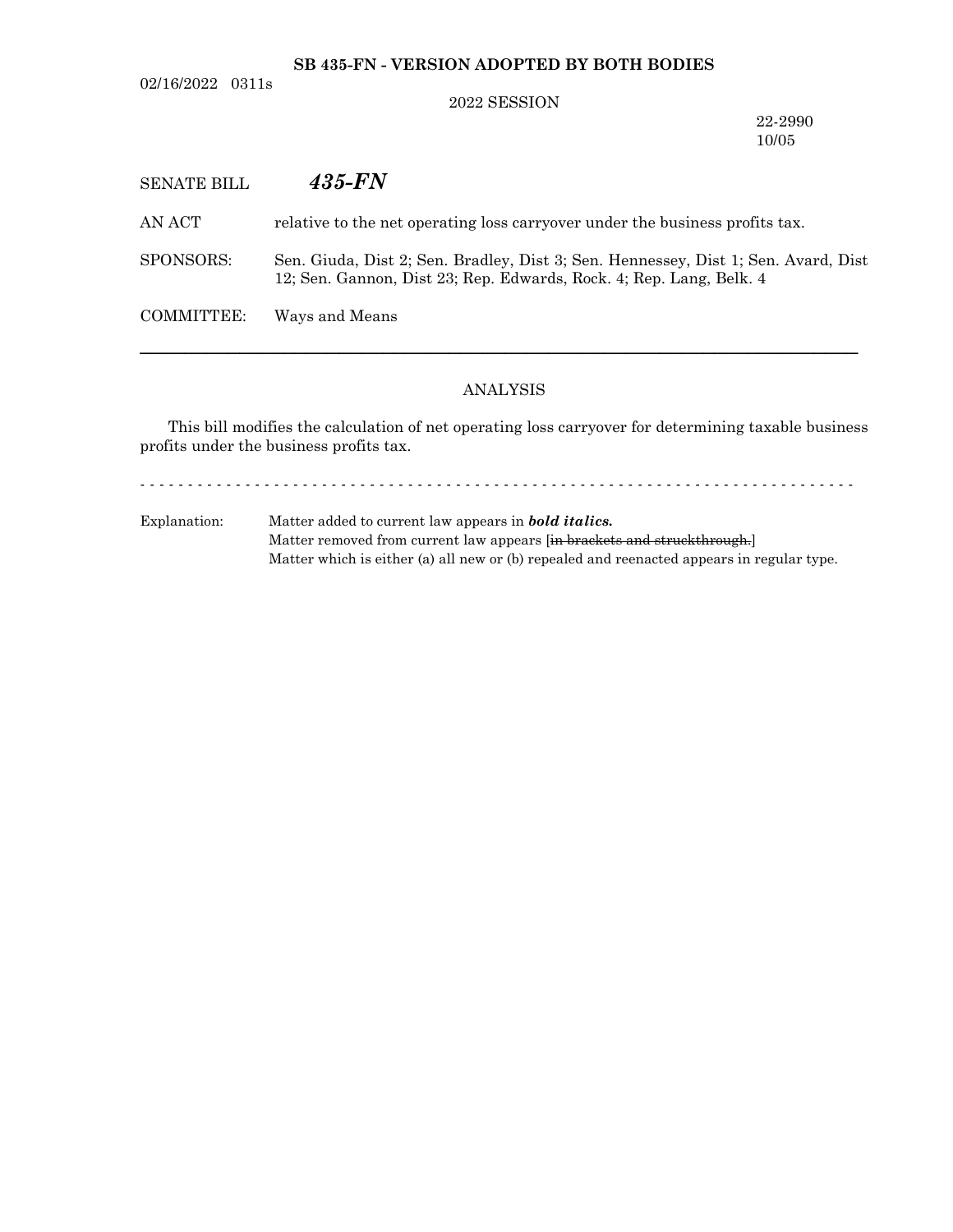#### STATE OF NEW HAMPSHIRE

#### *In the Year of Our Lord Two Thousand Twenty Two*

AN ACT relative to the net operating loss carryover under the business profits tax.

*Be it Enacted by the Senate and House of Representatives in General Court convened:*

1 Business Profits Tax; Definition of Taxable Business Profits; Net Operating Loss Carryovers. Amend RSA 77-A:1, IV to read as follows: IV. "Taxable business profits" means gross business profits adjusted by the additions and deductions provided in RSA 77-A:4 *except net operating loss carryover as defined in RSA 77- A:4, XIII,* and then adjusted by the method of apportionment provided in RSA 77-A:3*, and then further adjusted by net operating loss carryover as defined in RSA 77-A:4, XIII*. 2 Business Profits Tax; Additions and Deductions; Net Operating Loss Carryover. Amend RSA 77-A:4, XIII to read as follows: XIII. A deduction for the amount of the net operating loss carryover determined under section 172 of the United States Internal Revenue Code [in effect on December 31, 1996] *apportioned in the year incurred according to RSA 77-A:3*. A net operating loss shall *only* be apportioned in the year incurred [according to RSA 77-A:3] *and not in the subsequent years it adjusts gross business profits*. Net operating losses may only be carried forward for the 10 years following the loss year. For taxable periods ending: (a) On or before June 30, 2003, the amount of net operating loss generated in a tax year that may be carried forward may not exceed \$250,000. (b) On or after July 1, 2003 and on or before June 30, 2004, the amount of net operating loss generated in a tax year that may be carried forward may not exceed \$500,000. (c) On or after July 1, 2004 and on or before June 30, 2005, the amount of net operating loss generated in a tax year that may be carried forward may not exceed \$750,000. (d) On or after July 1, 2005, the amount of net operating loss generated in a tax year that may be carried forward may not exceed \$1,000,000. (e) On or after January 1, 2013, the amount of net operating loss generated in a tax year that may be carried forward may not exceed \$10,000,000. In the case of a business organization not qualifying for treatment as a subchapter C corporation under the United States Internal Revenue Code, such deduction shall be the amount that would be determined under section 172 of the United States Internal Revenue Code [in effect on December 31, 1996] if the business organization were a subchapter C corporation and as limited by this section. A deduction for the amount of the net operating loss carryover shall be limited to losses incurred on or after July 1, 1997. 1 2 3 4 5 6 7 8 9 10 11 12 13 14 15 16 17 18 19 20 21 22 23 24 25 26 27 28 29 30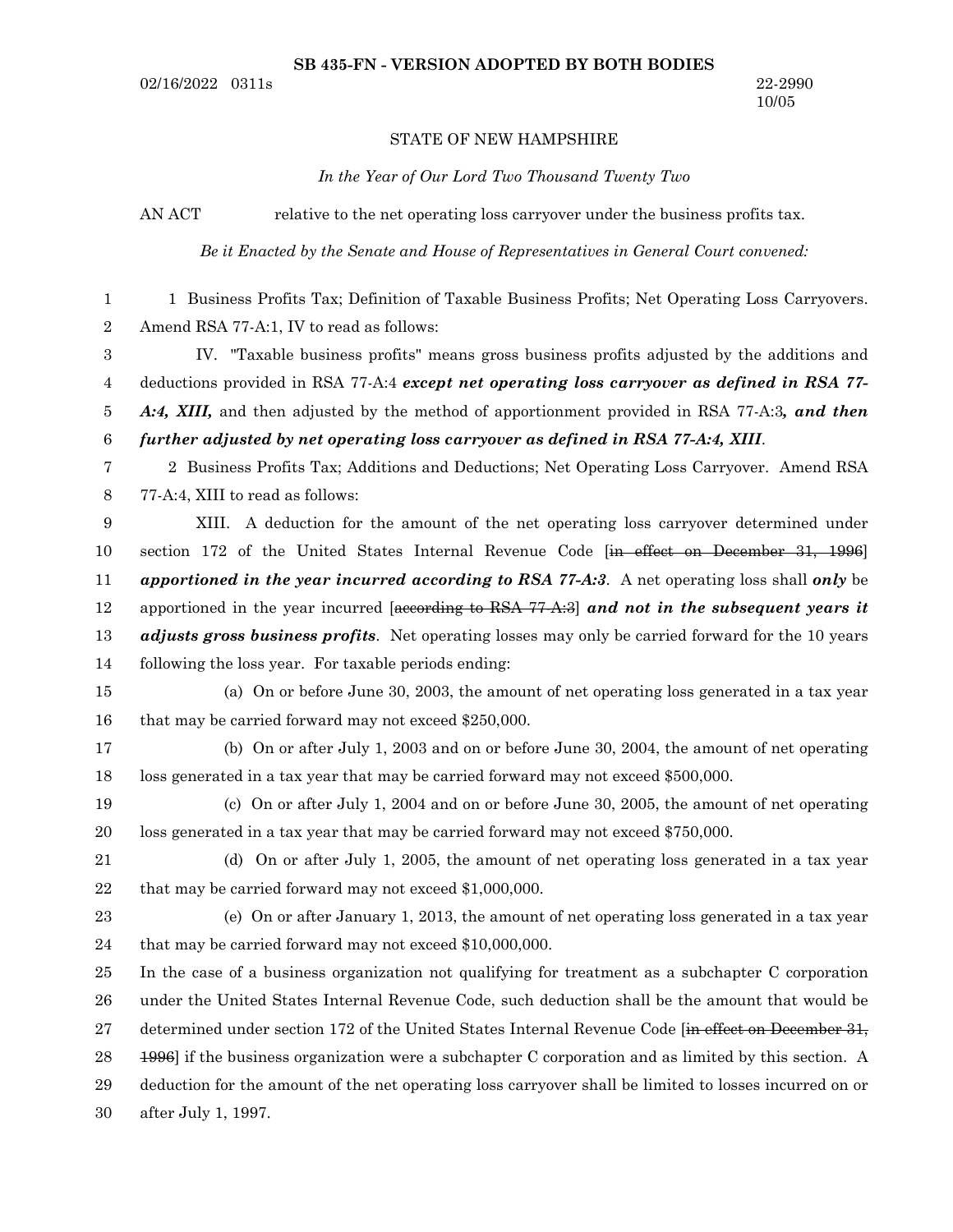# **SB 435-FN - VERSION ADOPTED BY BOTH BODIES - Page 2 -**

- Applicability. This act shall apply to business organizations' tax years ending on or after
- December 31, 2022.
- Effective Date. This act shall take effect July 1, 2022.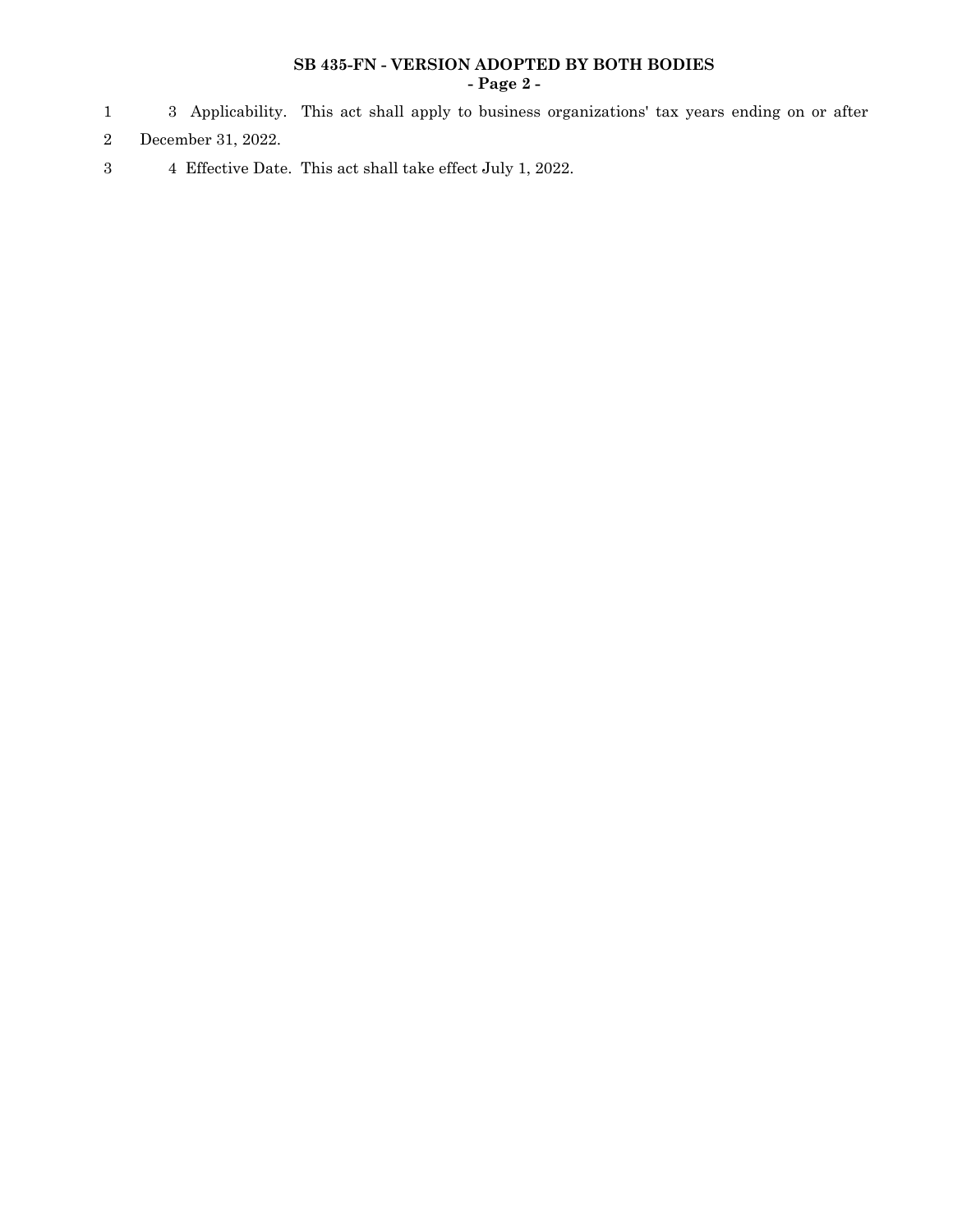LBA 22-2990 Amended 2/23/22

# **SB 435-FN- FISCAL NOTE** AS AMENDED BY THE SENATE (AMENDMENT #2022-0311s)

AN ACT relative to the net operating loss carryover under the business profits tax.

**FISCAL IMPACT:** [X] State [ ] County [ ] Local [ ] None

|                        | <b>Estimated Increase / (Decrease)</b> |                |                |                |
|------------------------|----------------------------------------|----------------|----------------|----------------|
| <b>STATE:</b>          | <b>FY 2022</b>                         | <b>FY 2023</b> | FY 2024        | FY 2025        |
| Appropriation          | \$0                                    | \$0            | $\$0$          | \$0            |
| Revenue                | Indeterminable                         | Indeterminable | Indeterminable | Indeterminable |
|                        | Decrease                               | Decrease       | Decrease       | Decrease       |
| Expenditures           | \$0                                    | \$0            | $\$0$          | \$0            |
| <b>Funding Source:</b> | [X] General                            | Education      | Highway        | X l Other      |

### **METHODOLOGY:**

This bill modifies the Net Operating Loss Deduction (NOLD) under the Business Profits Tax (BPT). It changes the NOLD from being apportioned twice ("double apportionment") to a single apportionment in the year the NOLD is generated. The bill eliminates the outdated reference of the Internal Revenue Code (IRC in effect on December 31, 1996) so the IRC aligns with the BPT statute (the BPT statute contains the IRC in effect on December 31, 2018). The change in removing the IRC date would cap the utilization of NOLDs to 80% of taxable income and as a result, it would also cap the BPT taxable income to 80%. This bill is effective July 1, 2022 and is applicable to tax years ending on or after December 31, 2022.

The Department of Revenue Administration states this bill would decrease General and Education Trust Fund revenue by an indeterminable amount starting in FY 2022. Although the fiscal impact is indeterminable, the Department was able to provide the fiscal impact for the various parts of this bill had the legislation been in place during tax year (TY) 2019.

#### **Eliminating BPT Net Operating Loss Deduction Double Apportionment**

To determine the impact of eliminating the double apportionment, the Department had to determine the revenue base using current law tax rates. To calculate FY 2022 thru FY 2024 revenues under current law, the DRA queried all TY 2019 taxpayers that utilized a NOLD and were required to apportion their income. The BPT rate for TY 2019 was 7.7%. However, the BPT rate is reduced from 7.7% to 7.6% for taxable periods ending on or after December 31, 2022. Therefore, in order to calculate an accurate base year to complete this analysis, the DRA multiplied the Adjusted Gross Business Profits of \$634,174,018 for all taxpayers that utilized a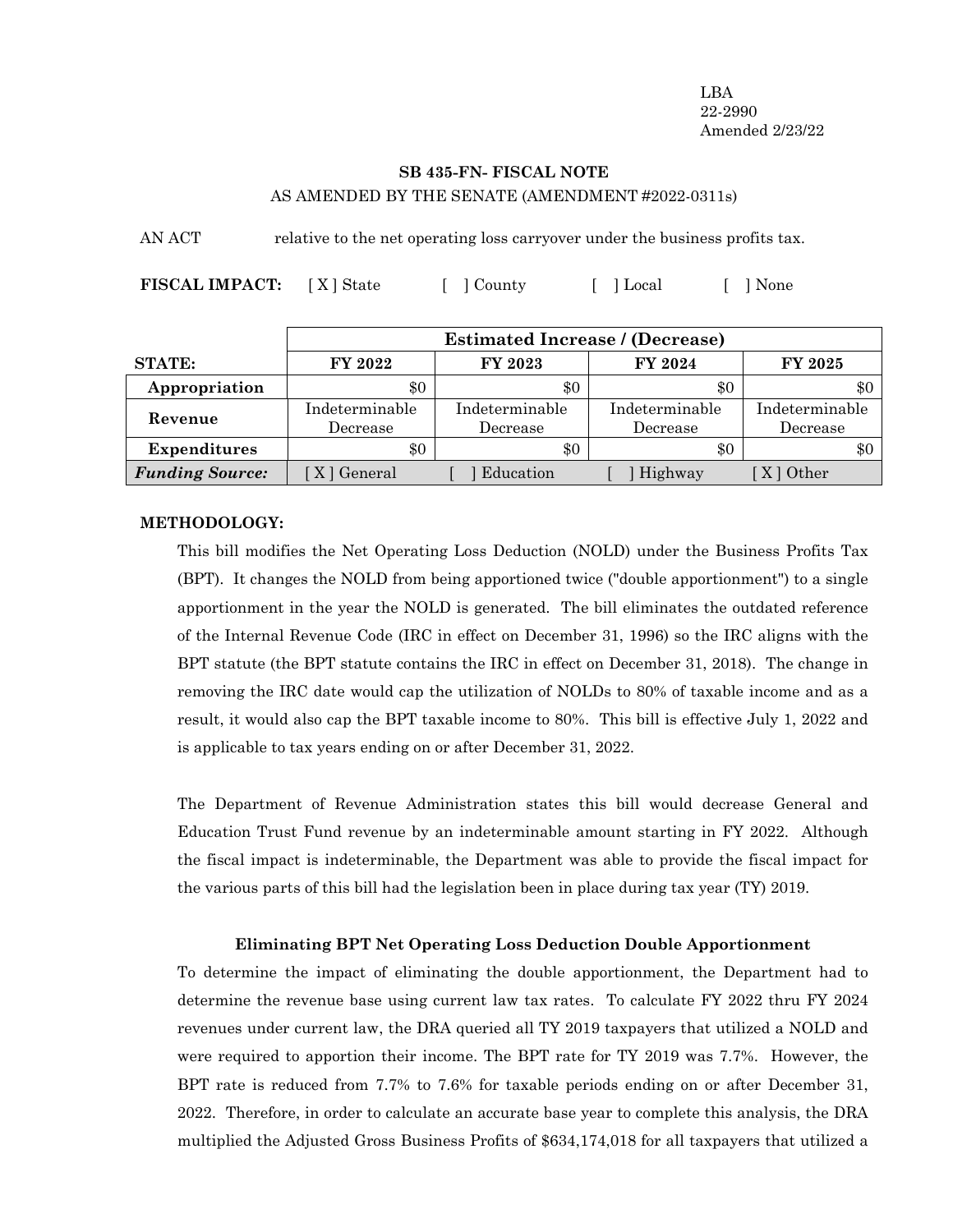NOLD and were required to apportion their income by 7.6%, arriving at a current law base of \$48,197,225.

In order to calculate the impact of the proposed legislation, the DRA then manipulated the above taxpayer returns to eliminate the application of the taxpayer's apportionment in the year the NOLD was used in accordance with the proposed legislation. To do so, the DRA added each taxpayers NOLD back into Adjusted Gross Business Profits, applied the taxpayer's apportionment percentage, and then subtracted the taxpayer's NOLD after apportioning. This resulted in a tax base of \$394,364,513, which was multiplied by 7.6% to arrive at a new total tax liability of \$29,971,703 under the proposed legislation.

The Department completed an analysis to determine the split of tax year revenue to fiscal year revenue to determine the impact of this bill. The split breakdown used for FY 2022 revenue was 15% attributable to TY 2020, 63% attributable to TY 2021, and 22% attributable to TY 2022. The same split breakdown is used for FY 2023 through FY 2025. TY 2020 and TY 2021 are not impacted by this bill. See table below.

| <b>Proposed Legislation Impact Timing</b> |                 |                 |  |
|-------------------------------------------|-----------------|-----------------|--|
| % Applicable to                           |                 |                 |  |
| <b>Fiscal Year</b>                        | <b>Tax Year</b> | <b>Tax Year</b> |  |
|                                           | Tax Year 2020   | 15%             |  |
| Fiscal Year 2022                          | Tax Year 2021   | 63%             |  |
|                                           | Tax Year 2022   | 22%             |  |
|                                           | Tax Year 2021   | 15%             |  |
| Fiscal Year 2023                          | Tax Year 2022   | 63%             |  |
|                                           | Tax Year 2023   | 22%             |  |
|                                           | Tax Year 2022   | 15%             |  |
| Fiscal Year 2024                          | Tax Year 2023   | 63%             |  |
|                                           | Tax Year 2024   | 22%             |  |
|                                           | Tax Year 2023   | 15%             |  |
| Fiscal Year 2025                          | Tax Year 2024   | 63%             |  |
|                                           | Tax Year 2025   | 22%             |  |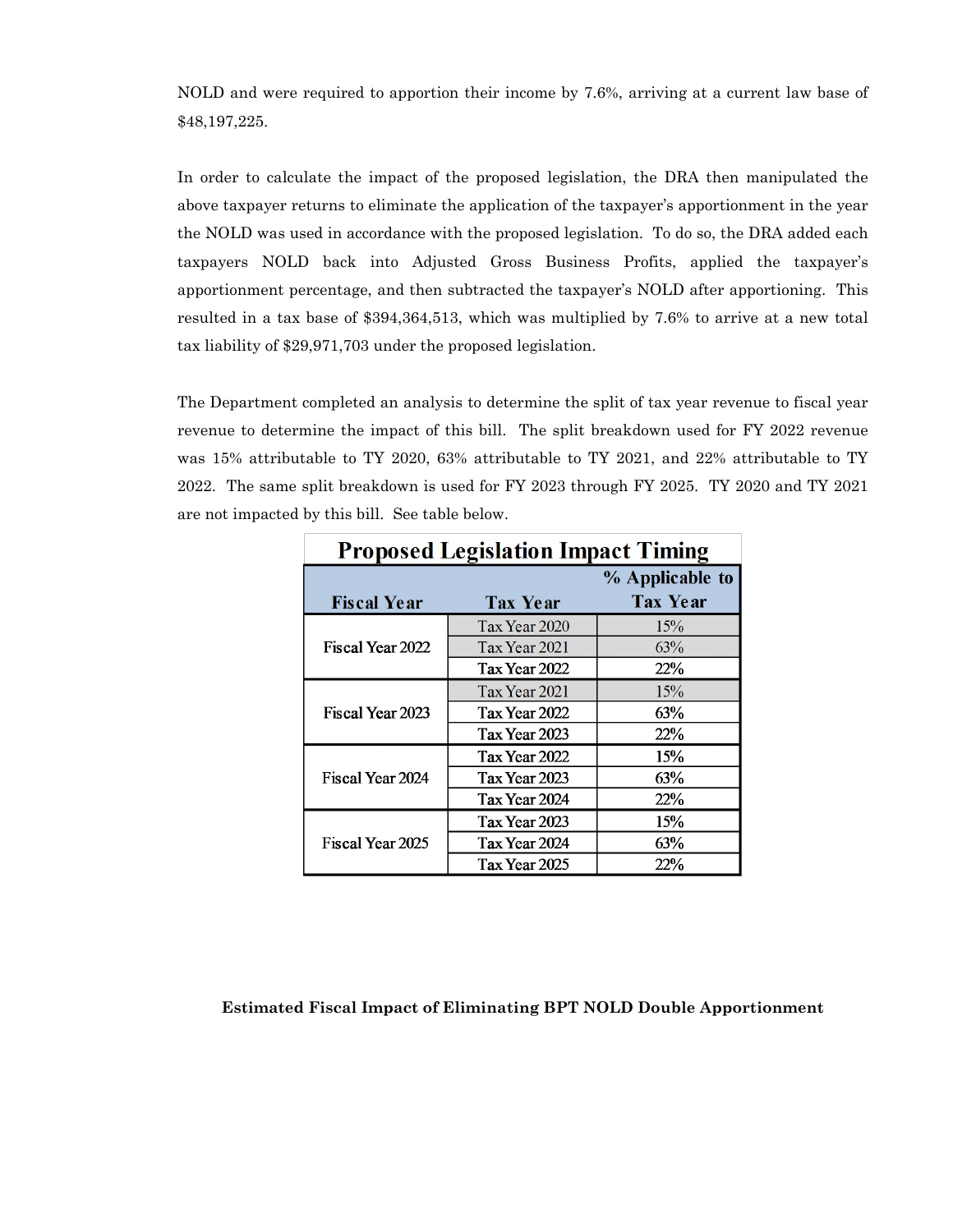| Business Profits Tax - Static Analysis using TY2019 Revenues |                                                             |                                                         |                                                                                                |  |
|--------------------------------------------------------------|-------------------------------------------------------------|---------------------------------------------------------|------------------------------------------------------------------------------------------------|--|
| <b>Fiscal Year</b>                                           | <b>Current Law Base with</b><br><b>Double Apportionment</b> | <b>BPT Revenues with</b><br><b>Proposed Legislation</b> | <b>Cumulative Fiscal Impact</b><br>(Proposed Legislation<br><b>Compared to Current</b><br>Law) |  |
| 2022                                                         | \$10,603,390                                                | \$6,593,775                                             | (34,009,615)                                                                                   |  |
| 2023                                                         | \$40,967,642                                                | \$25,475,948                                            | (15, 491, 694)                                                                                 |  |
| 2024                                                         | \$48,197,225                                                | \$29,971,703                                            | (18, 225, 522)                                                                                 |  |

Based on this analysis and assumptions it is estimated BPT revenue will decrease by \$4,009,615 in FY 2022, decrease by \$15,491,694 in FY 2023 and decrease by \$18,225,522 in FY 2024 and each year thereafter. If this legislation had been in effect for TY 2019, 1,487 taxpayers would have been effected.

#### **Limiting the Net Operating Loss to 80% of Taxable Income**

To determine the impact of limiting the Net Operating Loss Deduction (NOLD) to 80% of taxable income, the Department had to determine the revenue base using current law tax rates. To calculate FY 2022 thru FY 2024 revenues under current law, the Department queried all TY 2019 taxpayers that utilized a NOLD. The BPT rate for TY 2019 was 7.7%; however, the BPT rate is reduced from 7.7% to 7.6% for taxable periods ending on or after December 31, 2022. Therefore, to calculate an accurate base year to complete this analysis, the Department multiplied the Adjusted Gross Business Profits of \$896,166,525 for all taxpayers that utilized a NOLD by 7.6%, arriving at a current law base of \$68,108,656.

The Department then manipulated the above taxpayer returns to cap the taxpayers claimed NOLD at 80% of their federal taxable income. This resulted in a new tax base of \$955,985,700, which was multiplied by 7.6% to arrive at a new total tax liability of \$72,654,913 under the proposed legislation.

The result was a \$4,546,257 estimated increase in BPT revenue to the General and Education Trust Funds. Based on TY 2019, this would have effected 3,092 taxpayers. Some portion of this limitation on how much NOLD could have been used in TY 2019 could be carried forward into future years. The utilization of this NOLD in future tax years is indeterminable. The estimated reductions per tax year resulting from this proposed legislation are then applied according to the tax year split breakdown chart above to calculate an estimated yearly impact. Based on this analysis BPT revenue would have increased by \$1,000,177 in FY 2022, \$3,864,318 in FY 2023 and \$4,546,257 in FY 2024 and each year thereafter. (see table below)